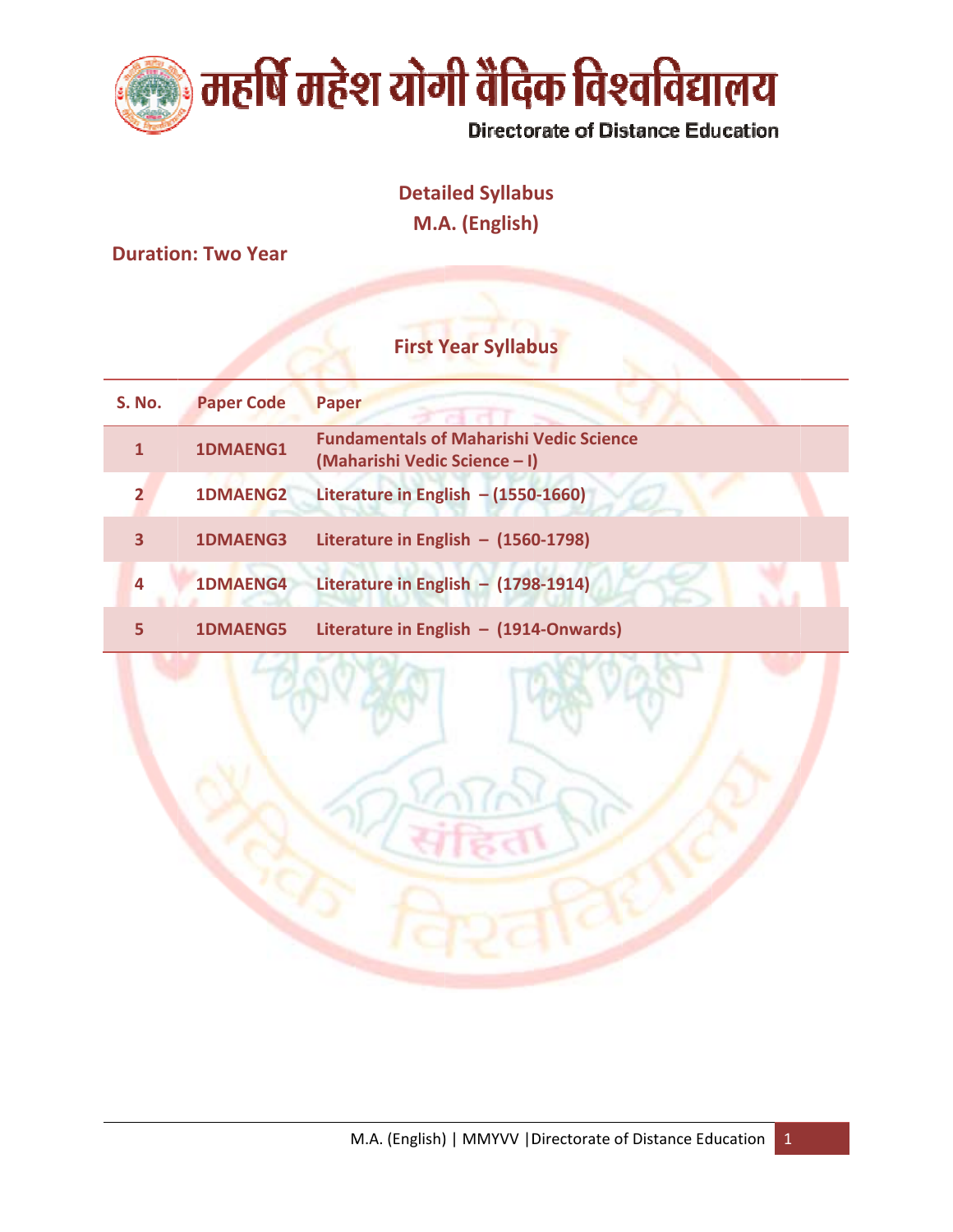

| 1DMAENG1 | Fundamentals Of Maharishi Vedic Science (Maharishi Vedic Science - I)                                                                                                  |
|----------|------------------------------------------------------------------------------------------------------------------------------------------------------------------------|
| UNIT-I   | Meaning of Guru Pujan, Name of 1-20 areas of Vedic Science & their expression<br>in Human Physiology, detail with diagram, Consciousness - Characteristics and<br>type |
| UNIT-II  | Maharishi's Yoga – Principles of Yoga Asans, A general Introduction of TM, TM &<br>TM Sidhi Program, Types of Speech                                                   |
| UNIT-III | Third law of Thermodynamics, Miessiner Effect, Maharishi Effect                                                                                                        |
| UNIT-IV  | Introduction to maharishi's Vedic Swasthya Vidhan, Theories of Dincharya &<br>Ritucharya, Theories of Ayurved.                                                         |
| UNIT-V   | Theory of Invincibility. Introduction to Maharishi Jyotish.                                                                                                            |

- Maharishi Sandesh -1and 2 His Holiness Maharishi Mahesh Yogijee
- Scientific Yoga Ashanas Dr. Satpal.
- Chetna Vigyan- His Holiness Maharishi YogiJee.
- Dhyan Shailly by Brahmchari Dr. Girish Ji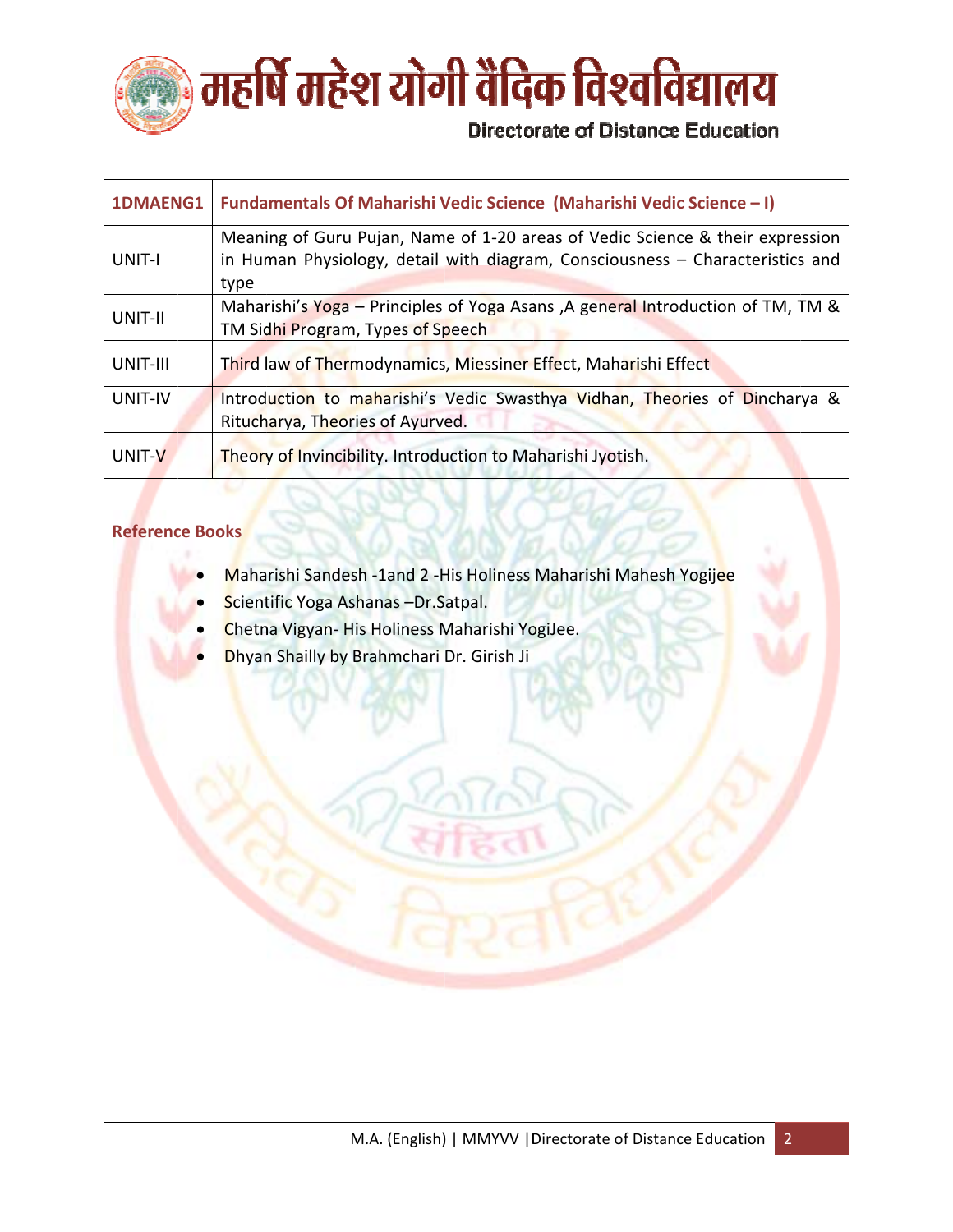

| <b>1DMAENG2</b> | LITERATURE IN ENGLISH - (1550-1660)      |                                                |  |
|-----------------|------------------------------------------|------------------------------------------------|--|
| UNIT-I          | E.Spenser - Fairie Queene, Book. Conto 1 |                                                |  |
|                 |                                          | Shakespeare $-$ Sonnets nos. $18,29,55,65,116$ |  |
| UNIT-II         | John Donne-                              | Extasic                                        |  |
|                 |                                          | Anniversare                                    |  |
|                 |                                          | Death be not Proud                             |  |
|                 | Marvell-                                 | To his coy mistress                            |  |
|                 |                                          | Definition of Love                             |  |
| UNIT-III        | J.Milton                                 | Paradise Lost Book I                           |  |
| UNIT-IV         | <b>C. Marlowe</b>                        | The Tragical History of Dr. Faustus            |  |
|                 | <b>Ben Jonson</b>                        | <b>Everyman in His Humour</b><br>$\frac{1}{2}$ |  |
| UNIT-V          | W. Shakespeare                           | Twelfth Night; As you like it.                 |  |
| <b>UNIT-VI</b>  | <b>Shakespeare</b>                       | Hamlet; Richard II                             |  |
| UNIT-VII        | F. Bacon                                 | " Of Truth"                                    |  |
|                 |                                          | "Of Friendship"                                |  |
|                 |                                          | "Of Revenge"                                   |  |
|                 |                                          | "Of Love"                                      |  |
|                 |                                          | Sir Thomas Browne: Urn Burial, Chapter - V.    |  |

- Machiavelli The Prince
- **Cervantes Don Quixote**  $\bullet$
- Shakespeare The Tempest  $\bullet$
- Webster The Duchess of Malfi  $\bullet$
- More Utopia  $\bullet$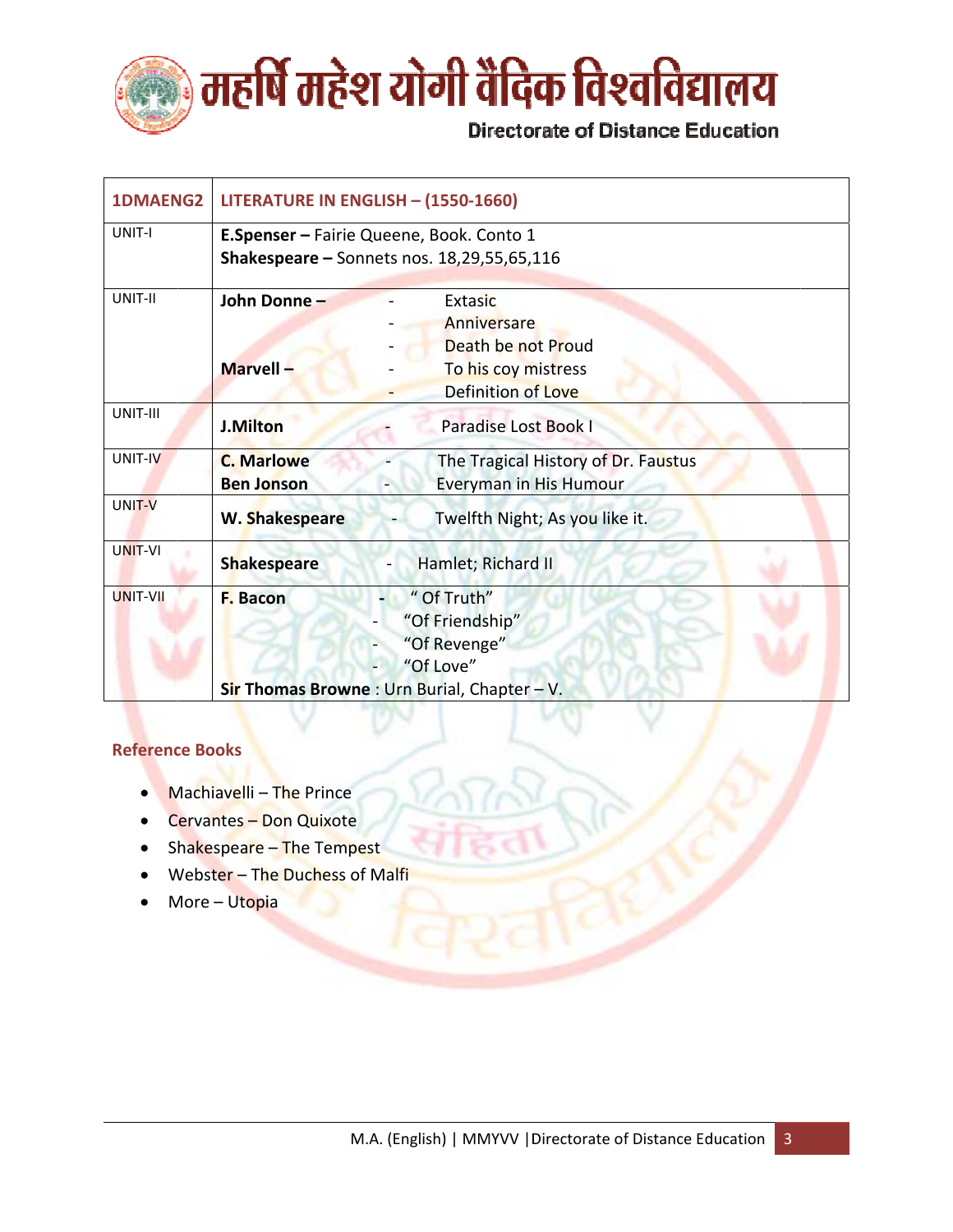

| <b>1DMAENG3</b> | LITERATURE IN ENGLISH - (1560-1798)                                                                                              |
|-----------------|----------------------------------------------------------------------------------------------------------------------------------|
| UNIT-I          | Dryden - Absalom & Aehitophel                                                                                                    |
| UNIT-II         | <b>Pope - Rape of The lock</b>                                                                                                   |
| UNIT-III        | <b>Blake – The Lamb, The Tyger, The Little Black Boy,</b><br>The Sick Rose – The progress of Poesy                               |
| UNIT-IV         | <b>Congreve</b> - the Way of the World.                                                                                          |
| UNIT-V          | <b>Dryden - All for Love</b><br>Goldsmith                                                                                        |
| UNIT-VI         | <b>Johnson - "</b> Life of Milton"<br>Addison & Steele - Essays from The Coverley Papers<br>Nos.<br>102,106,107,113,117,335,507. |
| UNIT-VII        | Defore - Robinson Crusoe.<br>Fielding - Tom Jones                                                                                |

- Swift A Modest Proposal  $\bullet$
- Burney-Evelina  $\bullet$
- Burke Speech on Counciliation with America  $\bullet$
- Goeths Faust Book I
- Bengamin Franklin Book I  $\bullet$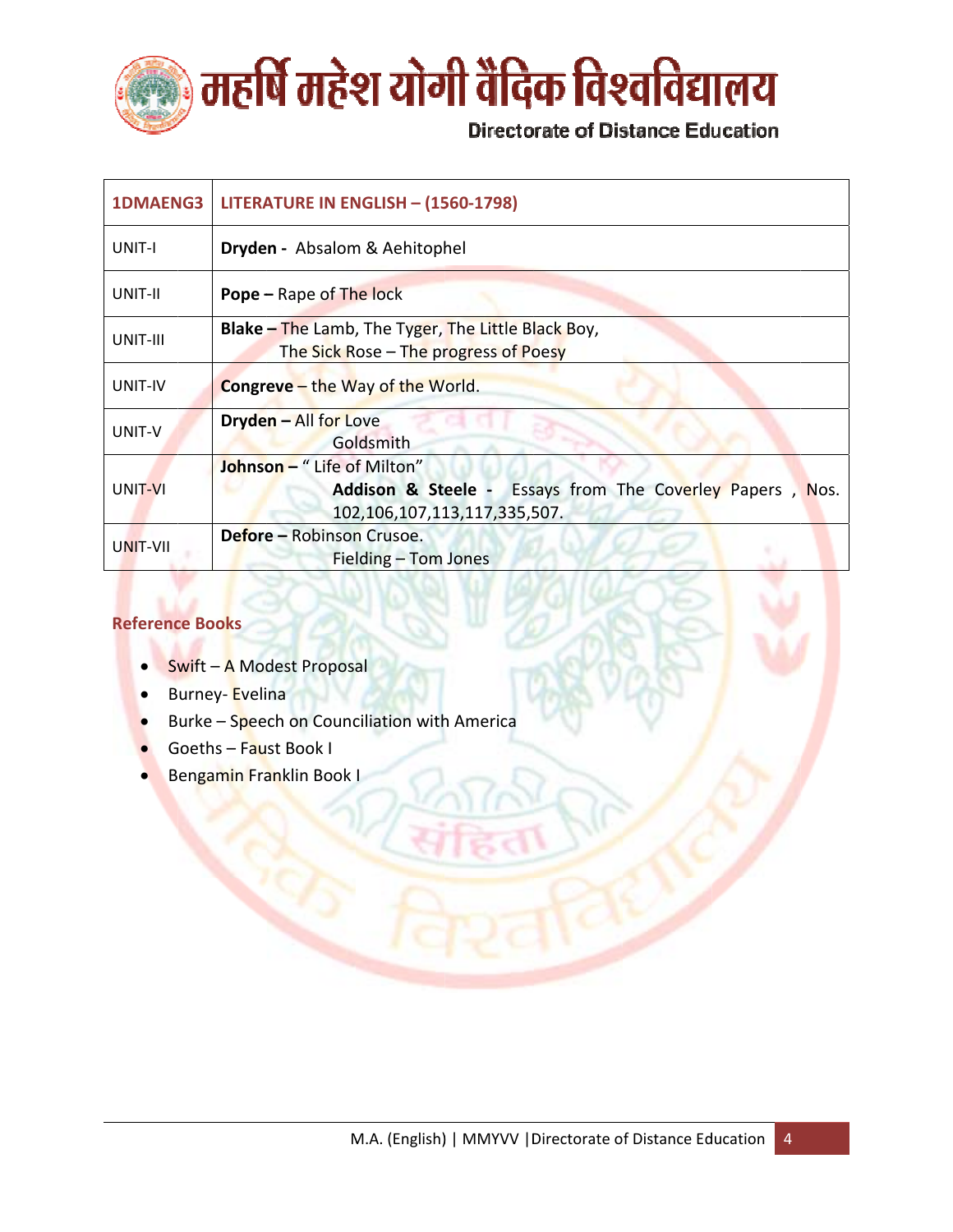

| <b>1DMAENG4</b>  | LITERATURE IN ENGLISH - (1798-1914)                                                      |  |  |
|------------------|------------------------------------------------------------------------------------------|--|--|
| UNIT-I           | W-Wordsworth - Tintern Abbus; Immortalits Odd,                                           |  |  |
|                  | - " Lucy Poems" : "She dwelt among the untrodden ways",<br>Wordsworth                    |  |  |
|                  | -'Three years she grew"                                                                  |  |  |
|                  | -'A slumber did my spirit seal",                                                         |  |  |
|                  | -"Tintern Abbey".                                                                        |  |  |
| UNIT-II          | Coleridge, ST.<br>- Dejection; An Ode                                                    |  |  |
|                  | Rhyme of the Asicieri                                                                    |  |  |
| UNIT-III         | - "The Cloud"<br>Shelley                                                                 |  |  |
|                  | "To a Skylark"                                                                           |  |  |
|                  | "Ode to the West Wind"                                                                   |  |  |
| UNIT-IV          | Keats-" Ode to Auturnn"                                                                  |  |  |
|                  | "Ode on a Grecian Urn"                                                                   |  |  |
|                  | "The Eve of St Agnes"                                                                    |  |  |
|                  | Tennyson - " Lotus Eatevs"                                                               |  |  |
|                  | Tears Idle Tears'                                                                        |  |  |
| UNIT-V           | Browning - Robi Ben Ezru.                                                                |  |  |
|                  | "My Last Duchess"                                                                        |  |  |
| <b>UNIT-VI</b>   | Lamb - Dream Children : Christ Hospital Poor Relation                                    |  |  |
|                  | Carlyle - "The Hero as Poet"                                                             |  |  |
|                  | Arnold - "Sweetness & Light" from Cuture and An.                                         |  |  |
| <b>UNIT-VII</b>  | Shaw - Candida                                                                           |  |  |
|                  | Wilde - Lady Windermere's Fan                                                            |  |  |
| <b>UNIT-VIII</b> | Dickens - Great Expectation                                                              |  |  |
|                  | Hardy - The Return of the Native                                                         |  |  |
|                  | Maharishi Mahesh Yogi - "Science of Being and Art of Living": Transcendental Meditation. |  |  |

- Stendhal The Red & the Black  $\bullet$
- Zola Nana
- $\bullet$  Ibsen A Doll's House
- Pushkin Selected poems
- Chekhov The Cherry Orchard
- Baudelarie Le Fleurs du Mal, English translation.
- Wollstonecraft A Vindiction of the Rights of Women.